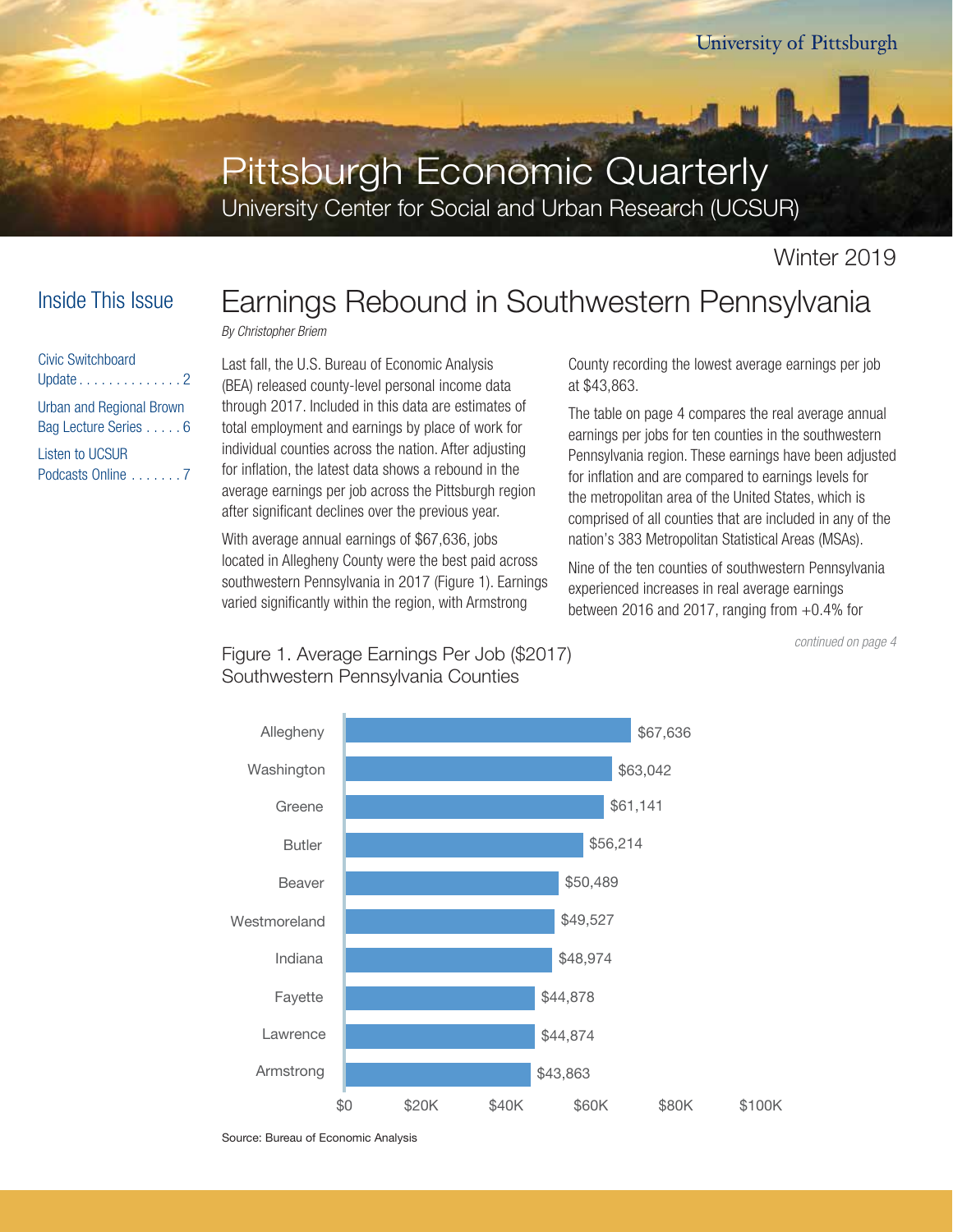In 2017, the Institute of Museum and Library Services (IMLS) awarded a National Leadership Grant for Libraries to the University Library System at the University of Pittsburgh in partnership with the Carnegie Library of Pittsburgh, the Western Pennsylvania Regional Data Center (WPRDC), and the Urban Institute, which supports and coordinates the National Neighborhood Indicators Partnership. Named the Civic Switchboard, the project develops the capacity of academic and public libraries in civic data ecosystems.

Libraries and library workers are well-suited to make important contributions around civic data, including helping people discover civic information, building data literacy and technical skills, providing technical assistance in data management and documentation, creating feedback mechanisms to data publishers, convening and hosting events,

## Civic Switchboard 2019 Awardees

# Civic Switchboard Update

#### For more information

Project website: civic-switchboard.github.io/

Civic Switchboard guide: civic-switchboard.gitbook.io/guide

#### Alaska State Library, Juneau, AK

Partner: Office of the Governor, Office of Management & Budget State of Alaska Data Ecosystem Mapping and Analysis Project

## Charlotte Mecklenburg Public Library, Charlotte, NC Partner: UNC Charlotte Urban Institute Charlotte Mecklenburg Civic Data Literacy Project

Fondren Library, Rice University, Houston, TX Partner: Kinder Institute for Urban Research, Rice University Data Literacy Training for Nonprofit Organizations

#### Pioneer Library System, Ontario County, NY

Partner: Substance Abuse Prevention Coalition of Ontario County, Council of Alcoholism & Addiction of the Finger Lakes, and Finger Lakes Prevention Resources Center Community Creating a County Wide Substance Use Data Ecosystem Map

#### Providence Public Library, Providence, RI

Partner: NEXMAP, Chibitronics, Wonderful Idea Company Telling Local Data Stories with Paper and Electronics: A Maker-based Design Project for Providence Public Library Data Navigators Program for Teens

#### Queens Borough Public Library, Queens, NY

Partner: Mayor's Office of Data Analytics, NY Immigration Coalition partners, Center for Integration & Advancement of New Americans, Cidadão Global, DSI International, Inc., Haitian Americans United for Progress, Inc., Polonians Organized to Minister to Our Community Data Counts at QBPL

### Robert L. Bogomolny Library at the University of Baltimore, Baltimore, MD

Partner: Baltimore Neighborhood Indicators Alliance at the Jacob France Institute Exploring the Baltimore Regional Study Archives and the Baltimore Vital Signs Open Data to Improve Quality of Life in Baltimore Neighborhoods

#### Saint Paul Public Library, Saint Paul, MN

Partner: City of Saint Paul's Office of Technology and Communications Sunshine Saint Paul: Shining Light on Your Civic Data

#### Western New York Library Resources Council, western NY

Partner: Butler Library at SUNY Buffalo State, Buffalo, NY and the Western New York Open Civic Data Project



Civic Switchboard Las Vegas Workshop, October 2018

and connecting data users. However, many libraries have just started to play these roles in their local communities, and the goal of the Civic Switchboard is to add momentum to that process.

In 2018, the first year of the project, Civic Switchboard hosted two workshops for library and data intermediary teams. The first workshop took place in Atlanta, Georgia in May before the spring 2018 meeting of the National Neighborhood Indicators Partnership (NNIP). The second workshop was held in Las Vegas, Nevada before the 2018 Digital Library Federation (DLF) Forum in October. Participants in the workshops represented 22 separate communities around the United States. The goal was to build the relationships of regional teams and prepare team members to take action together after the workshop. To facilitate this, the workshop design included many hands-on, participatory activities.

In 2019, Civic Switchboard will provide awards ranging from \$3,000 to \$9,000 for projects led by libraries in partnership with community data organizations. In each project, the library will be working with one or more local community data partners, and its proposed work must demonstrate a commitment to understanding and engaging its local civic data ecosystem. The awardees will also provide details about their work to Civic Switchboard, informing case studies that will become part of a guide that will help inform libraries interested in this work.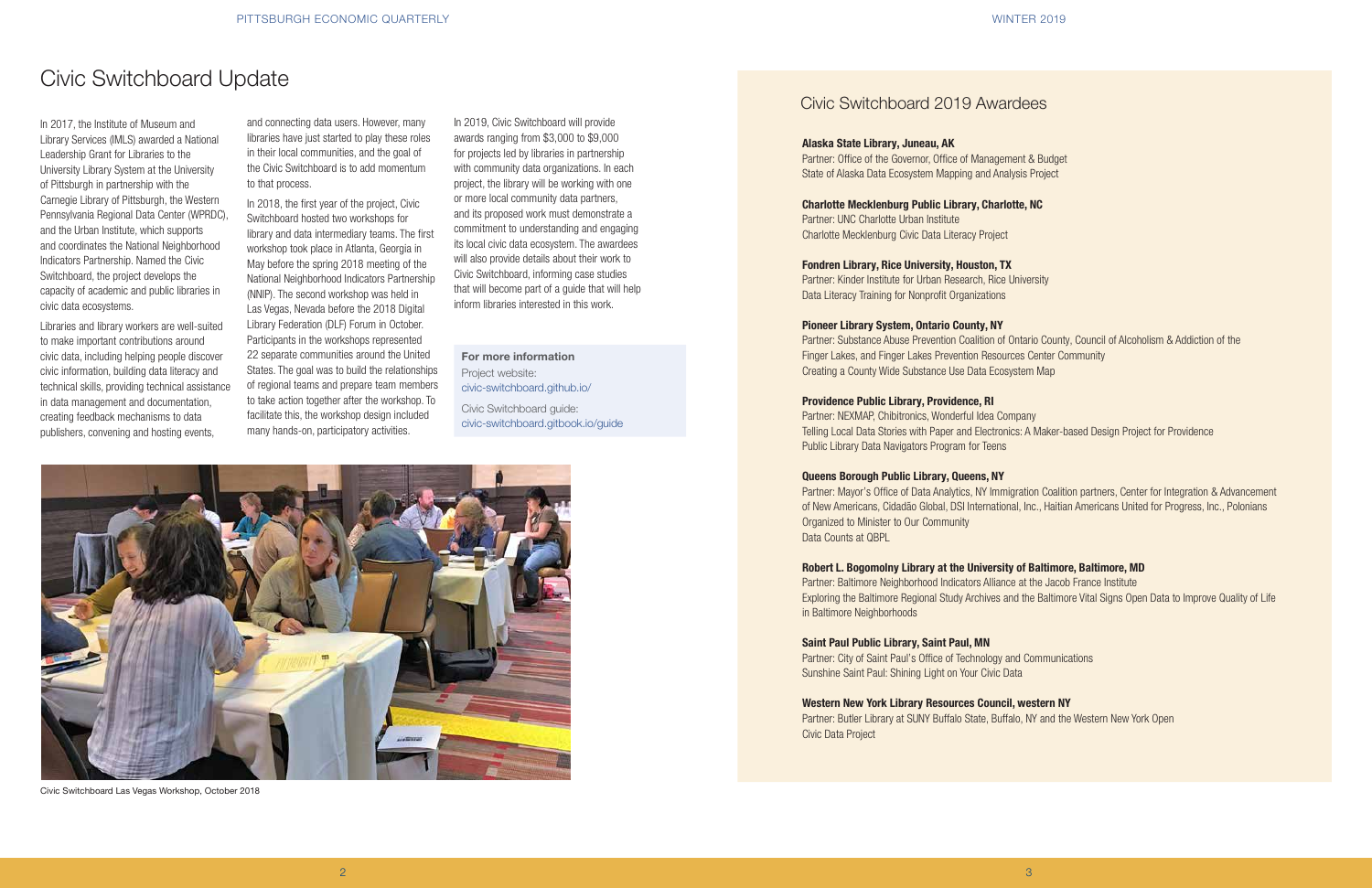earnings. Data here has been adjusted for inflation, and all dollar amounts represent 2017 levels using the Consumer Price Index (CPI) published by the Bureau of Labor Statistics (BLS).

More recent data suggest regional wage growth continued into 2018. An alternative measure of wages, the Quarterly Census of Employment and Wages (QCEW) reports that the average weekly wages for jobs in the Pittsburgh MSA were estimated to be \$1,042 in the second quarter of 2018, nearly 4% above the year-earlier period. Employment and wage data compiled by the QCEW are derived from reports filed by all employers subject to state and federal unemployment compensation laws. BEA employment and wage data makes adjustments to account for employment and wages not covered, or not fully covered, by unemployment insurance programs.

Butler County to +2.6% in Greene County. Only Fayette County experienced a decline of -0.5% in real average earnings. The seven-county Pittsburgh MSA experienced an increase of average earnings per job of +1.7%. These increases represent a change in real earnings levels after adjusting for inflation rates of  $+1.3\%$  between 2015 and 2016, and +2.1% between 2016-17. Over the same year, metropolitan areas in the United States experienced an average +1.1% increase in real average earnings per job.

These increases contrast sharply with significant declines in earnings experienced by all ten counties over the previous year. Between 2015 and 2016, declines in real average earnings per job ranged from -1.1% in Greene County to -10.0% in Armstrong County. The Pittsburgh MSA experienced a decline in real average earnings of -2.4%, a far greater decline than a -0.4% decline for metropolitan areas of the United States.

The drop in average earnings between 2015 and 2016 was a break in a recent trend that had resulted in growing convergence between regional and national earnings levels. Figure 2 shows the trend in Pittsburghregion earnings compared to the nation since 2001. Average Pittsburgh earnings trailed comparable national levels by nearly 5% in 2001. That gap had been nearly eliminated by 2015 when average annual earnings per job reached \$62,532, just \$20 lower than the \$62,552 average across metropolitan areas of the United States.

Earnings data compiled here represent the sum of wage and salary disbursements, supplements to wages and salaries, and proprietors' income. Earnings per job is total earnings divided by total employment. In 2017, 88% of Pittsburgh MSA earnings were in the form of wage and salary disbursements alone, a lower proportion than the 91% of United States (metro areas only)

Real Average Earnings Per Job Southwestern Pennsylvania Counties, 2014-2017

|                                                   |          | Average Earnings Per Job (\$2017) |          | <b>Annual Change</b> |           |           |         |
|---------------------------------------------------|----------|-----------------------------------|----------|----------------------|-----------|-----------|---------|
|                                                   | 2014     | 2015                              | 2016     | 2017                 | 2014-15   | 2015-16   | 2016-17 |
| <b>United States</b><br>(Metropolitan Areas Only) | \$61,514 | \$62,552                          | \$62,282 | \$62,970             | $+1.7%$   | $-0.4%$   | $+1.1%$ |
| Pittsburgh MSA                                    | \$60,523 | \$62,532                          | \$61,039 | \$62,049             | $+3.3\%$  | $-2.4\%$  | $+1.7%$ |
| Allegheny County                                  | \$65,731 | \$68,087                          | \$66,468 | \$67,636             | $+3.6%$   | $-2.4%$   | $+1.8%$ |
| Armstrong County                                  | \$52,684 | \$47,804                          | \$43,011 | \$43,863             | $-9.3%$   | $-10.0\%$ | $+2.0%$ |
| <b>Beaver County</b>                              | \$49,204 | \$50,879                          | \$49,399 | \$50,489             | $+3.4%$   | $-2.9\%$  | $+2.2%$ |
| <b>Butler County</b>                              | \$54,740 | \$56,680                          | \$55,996 | \$56,214             | $+3.5%$   | $-1.2%$   | $+0.4%$ |
| <b>Fayette County</b>                             | \$44,702 | \$45,608                          | \$45,104 | \$44,878             | $+2.0%$   | $-1.1%$   | $-0.5%$ |
| Washington County                                 | \$61,926 | \$64,830                          | \$61,944 | \$63,042             | $+4.7%$   | $-4.5%$   | $+1.8%$ |
| Westmoreland County                               | \$48,291 | \$49,347                          | \$48,638 | \$49,527             | $+2.2%$   | $-1.4%$   | $+1.8%$ |
| <b>Other SWPA Counties</b>                        |          |                                   |          |                      |           |           |         |
| Greene County                                     | \$72,707 | \$65,465                          | \$59,572 | \$61,141             | $-10.0\%$ | $-9.0\%$  | $+2.6%$ |
| Indiana County                                    | \$50,396 | \$49,808                          | \$48,188 | \$48,974             | $-1.2\%$  | $-3.3\%$  | $+1.6%$ |
| Lawrence County                                   | \$44,744 | \$45,155                          | \$44,665 | \$44,874             | $+0.9%$   | $-1.1%$   | $+0.5%$ |

Average earnings in 2017 inflation-adjusted dollars for all years. Compiled from U.S. Bureau of Economic Analysis (BEA)

Figure 2. Average Earnings Per Job (\$2017) Pittsburgh MSA and United States (Metropolitan Areas Only)

| Figure 2. Ave |  |
|---------------|--|
| Pittsburgh M  |  |
| \$64,000      |  |

## Year-over-Year Change in Average Weekly Wages Pittsburgh MSA 2008Q4 through 2018Q2





Compiled from Quarterly Census of Employment and Wages (QCEW), Pennsylvania Center for Workforce Information and Analysis (CWIA).

## Looking back at QCEW data, it is possible to narrow the period when earnings in the Pittsburgh region declined. Average weekly wages for the Pittsburgh MSA dropped by 5.8% in the first quarter of 2016 compared to the year-earlier period, by far the largest year-over-year drop in average weekly earnings for the Pittsburgh region over the last two decades.

While most regional industries experienced declines in earnings between 2015 and 2016, the sharpest declines were concentrated in a few specific industries. The Pittsburgh MSA industry *Management of Companies and Enterprises* (NAICS 55) recorded a 27% decline in average earnings per job between the first quarter of 2015 and the first quarter of 2016. Total quarterly earnings for the one industry declined by over \$540 million compared to the yearearlier period, or over 62% of the Pittsburgh region's total decline in earnings between the two periods.

Smaller but significant declines in average earnings per job were recorded in Pittsburgh industries Finance and Insurance (NAICS 52), which experienced a year-over-year decline in earnings per job of 9.6% and Manufacturing (4.9%). The concentration of these declines and their timing suggest that much of the decline was the result of lower corporate bonuses typically paid during the first quarter of the year, reflecting economic weakness over the previous year.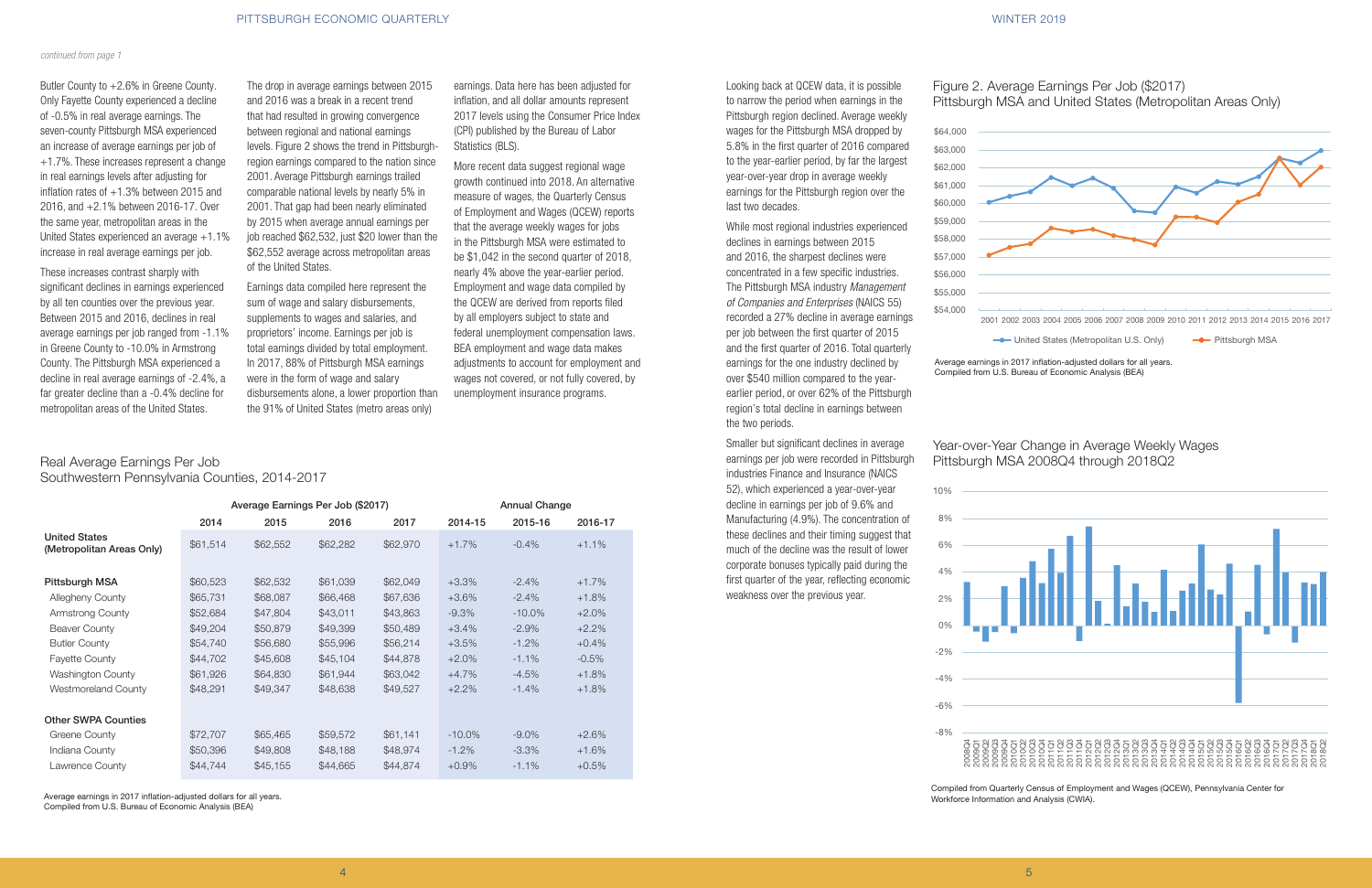



Bring your lunch and join us for presentations that highlight neighborhood, community, economic, and other social research by our esteemed colleagues. Presenters include local, national, and international social research experts. Lectures are from noon to 1:15 p.m.

Please note the location of the seminars: 3911 Wesley W. Posvar Hall, at 230 South Bouquet Street, Pittsburgh, PA 15260 (next to the Hillman Library on the Schenley Oval in the center of the University of Pittsburgh's Oakland campus). On-street metered parking is available as is a metered parking lot at Semple and Bouquet Streets. Other parking is available at the parking garage underneath Soldiers & Sailors Memorial Hall & Museum at the corner of Fifth Avenue and Bigelow Boulevard.

More information and schedule updates are available online at ucsur.org/ura-brown-bag. RSVP before attending one of our sessions by phone 412-624-1019 or e-mail SWPA@pitt.edu.



# Urban and Regional Brown Bag Lecture Series

## Friday, February, 8th, 2019

## "Governing without Government: Nonprofit Governance in Detroit and Flint"

## Davia Downey

Associate Professor and the MPA Program Coordinator School of Public, Nonprofit and Health Administration Grand Valley State University

Davis Downey's research looks at the impacts of natural and man-made disasters on economic development in cities and states. She also dabbles in research on tax increment financing, the interplay of party capability theory cross-nationally, and exploring the interrelationships between nonprofit organizations and local governments as they navigate long-term collaborative partnerships.

Scholars across the social sciences have shown how economic, social, and political changes are weakening local governments and contributing to rising nonprofit activity in urban politics. These trends, largely studied in isolation, could add up to a new form of governing in some U.S. cities. This presentation explores how the convergence of government austerity and a burgeoning nonprofit sector have created space for what we term "nonprofit governance." In some cities, nonprofit leaders work as insiders to guide policy, often with limited input from elected officials or citizens. First, we apply insights from studies in comparative politics to demonstrate how nonprofit leadership expands in the context of a weak state. Second, we use empirical indicators of government capacity as well as nonprofit surveys to examine Detroit and Flint as potential cases of nonprofit governance. These cases allow us to trace the development of nonprofit governance and its consequences for public services and government capacity. This work was conducted with Sarah Reckhow of Michigan State University and Joshua Sapotichne.

# Listen to UCSUR Podcasts Online

Missed an Urban Brown Bag lecture you wanted to attend? You can listen to past Brown Bag lectures and other UCSUR interviews at any time by searching for UCSUR Radio on any podcast app and subscribing for free. You can also access UCSUR's podcasts via its website at ucsur.pitt.edu/podcast.php or directly on Apple iTunes at itunes.apple.com/us/podcast/ucsur-radio-pittcsur/id1346994644.

The most popular UCSUR Podcasts include:

The Crisis of the African American Middle Neighborhood Alan Mallach Senior Fellow at the Center for Community Progress

October 30, 2018

## Smart Cities and Sustainability

Grant Ervin Chief Resilience Officer for the City of Pittsburgh January 20, 2017

## Re-Booting the New Federalism

Paul O'Neill Former U.S. Secretary of the Treasury and CEO of Alcoa Corporation April 30, 2013

## Building Community and Ecological Resiliency Through Obsolete Infrastructure Removal Lisa Hollingsworth-Segedy Associate Director for River Restoration, American Rivers' PA Field Office February 17, 2017

## The Changing Role of Public Housing Authorities in the Affordable Housing Delivery System Rachel Garshick Kleit Professor and Section Head, Knowlton School of Architecture, City and Regional Planning Ohio State University January 24, 2014

## What Helps and Hinders Green Infrastructure on Vacant Land in Legacy Cities?

Margaret Dewar Emerita Professor of Urban and Regional Planning, Taubman College of Architecture and Urban Planning University of Michigan December 1, 2017